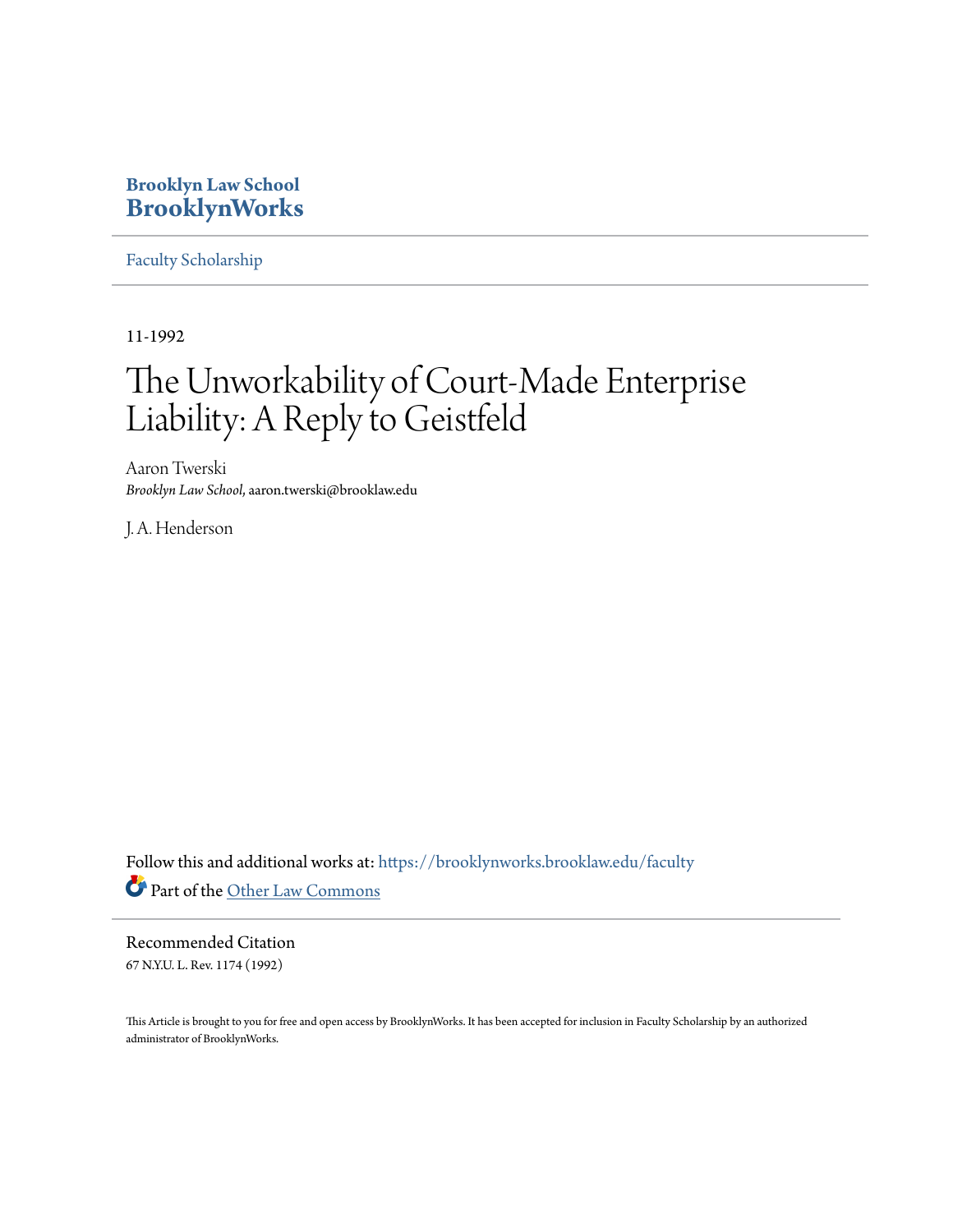# **FROM A REPORTER'S PERSPECTIVE: A PROPOSED AGENDA**

## *Professor Aaron Twerski* **\*:**

Judge Pratt, ladies and gentlemen, before getting into a discussion of the substantive changes that Professor Henderson and I are proposing for the new Restatement, I would like to discuss for a few moments the process which we will be following in developing the Restatement of Torts on Products Liability.<sup>1</sup> We have been working almost exclusively since last September, when we first met with our advisory group, on a preliminary draft of the new Restatement.<sup>2</sup> Restatement (Second) 402A has only one section.<sup>3</sup> It has seventeen comments<sup>4</sup> and given the time when it

2. On March 18, 1992, the A.L.I. announced its plan to overhaul **§** 402A of the Restatement (Second) of Torts. The A.L.I. chose to begin its revision of § 402A because it "has proven so influential in the development of modem product liability law" and the current formulation has become "increasingly irrelevant and unresponsive to contemporary needs." *See ALl to Begin Work on Restatement (Third); Professors Propose Revisions to Section 4024,* **PROD. LIAB. DAILY (BNA)** (Mar. 18, 1992), *available in* WESTLAW, BNA file. In May, 1992, authorities in the product liability field met to discuss the scope of the new **§** 402A. It was decided that it "should focus on the 'core areas' unique to product liability" and that five years would be devoted to the revision. Law *Institute Attendees Plan 5-Year Project; Members Agree on Core of Proposed Treatise,* PROD. **LIAB. DAILY** (BNA) (May 12, 1992), *available in* WESTLAW, BNA file.

**<sup>\*</sup>** Professor of Law, Brooklyn Law School. A.B. **1962,** Beth Medrash Elyon Research Institute; B.S. 1970, University of Wisconsin, Milwaukee; J.D. 1965, Marquette University.

**<sup>1.</sup>** Professors Henderson and Twerski are the co-reporters of the Products Liability section of the Restatement (Third) of Torts. On June 11, 1992, the American Law Institute (A.L.I.) announced the names of their advisors. *See Institute Announces Advisory Committee for Restatement Product Liability Revision,* **PROD. LIAB. DAILY (BNA)** (June 11, 1992), *available in* WESTLAW, **BNA** file. For a list of the practitioners, professors and judges named to the committee see *infra* notes 6-8.

<sup>3.</sup> **RESTATEMENT (SECOND)** OF TORTS § 402A (1965) provides in pertinent part: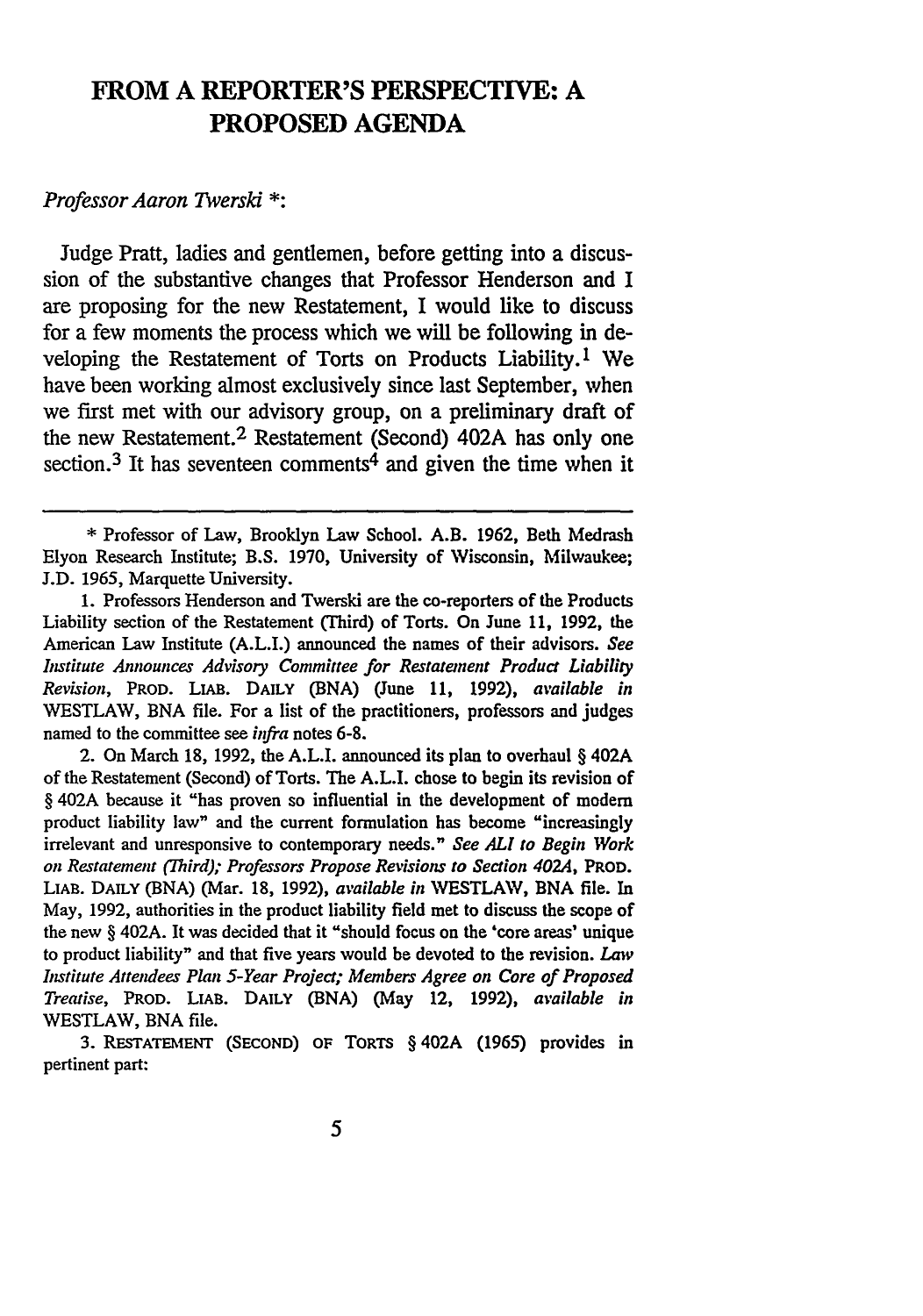was drafted in the early 1960's, I think it was all that could **be** done.

We are now thirty years into the products liability revolution. It is simply not possible to say all that needs to be said about the products liability field in one section. Perhaps we may have added to the confusion **by** writing our *Cornell Law Review arti*cle, entitled *"A Proposed Revision of Section 402A of the Restatement (Second) of Torts,"* in which we did follow the one section format.<sup>5</sup> You have our word, we will not follow the one section format here.

Hopefully, sometime within the next four to six weeks, we will send out to the advisors, a group of twenty law professors,<sup>6</sup> practitioners,<sup>7</sup> and judges,<sup>8</sup> who are members of the advisory

Special Liability of Seller of Product for Physical Harm to User or Consumer

- (1) One who sells any product in a defective condition unreasonably dangerous to the user or consumer or to his property is subject to liability for physical harm thereby caused to the ultimate user or consumer or to his property, if
	- (a) the seller is engaged in the business of selling such a product, and
	- (b) it is expected to and does reach the user or consumer without substantial change in the condition in which it was sold.
- (2) The rule stated in Subsection (1) applies although
	- (a) the seller has exercised all possible care in the preparation and sale of his product, and
	- (b) the user or consumer has not bought the product from or entered into any contractual relation with the seller.
- *Id.*

*4. See id.* cmts. a-q.

*5. See* James A. Henderson, Jr. & Aaron D. Twerski, *A Proposed Revision of Section 402A of the Restatement (Second) of Torts,* 77 CORNELL L. REv. 1512 (1992).

6. Kenneth S. Abraham, University of Virginia School of Law; Paul Weiler, Harvard Law School; Oscar S. Gray, University of Maryland School of Law; Robert L. Rabin, Stanford Law School; Gary T. Schwartz, University of California at Los Angeles School of Law; Marshall S. Shapo, Northwestern University School of Law; Roger C. Cramton, Cornell Law School; Michael D. Green, University of Iowa Law School.

7. Sheila L. Birnbaum, Skadden, Arps, Slate, Meagher & Flom (New York); Robert L. Habush, Habush, Habush, Habush & Davis (Milwaukee); Paul D. Rheingold, Rheingold & McGowan, P.C. (New York); Victor E.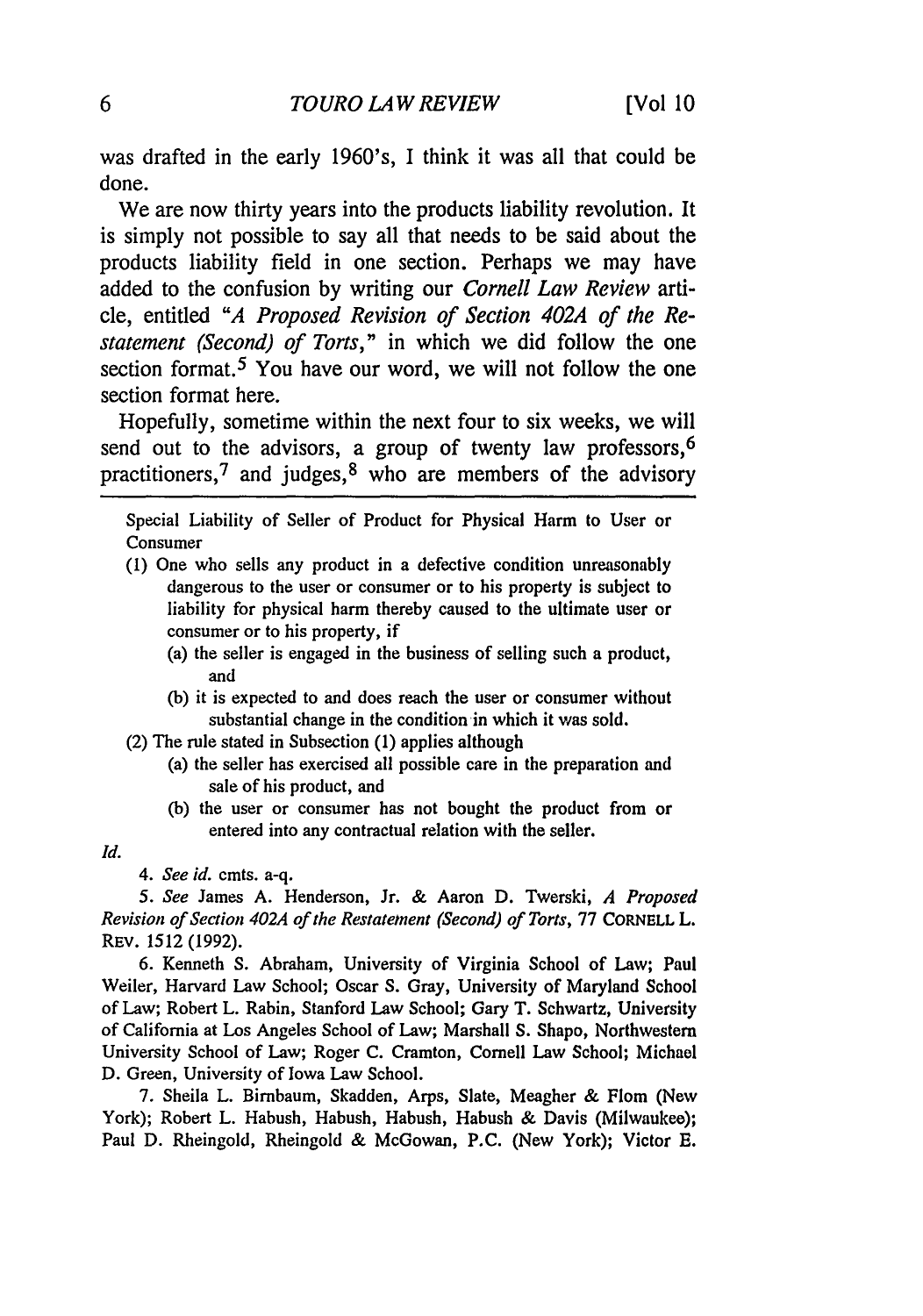group of the American Law Institute  $(A.L.I.)$ , <sup>9</sup> the first seven sections on the new proposed Restatement plus comments and reporters notes. It is likely that we will write another fourteen sections during the next two to three years. The first seven sections are the heart of the project since they constitute the prima facie case and the affirmative defenses.

When our preliminary draft is completed, it will be reviewed by the advisors and other A.L.I. members who have joined a Members Consultative Group. 10 We will meet with both groups during the second week of June and will take their comments into account and then prepare a draft which will go to the American Law Institute Council.<sup>11</sup> As I understand it, the members of our advisory group do not vote on our draft. 12 Similarly, participants

Schwartz, Crowell & Moring (Washington, D.C.); Michael Traynor, Sierra Club Legal Defense Fund (San Francisco); Bill Wagner, Wagner, Cunningham, Baughan & McLaughlin (Tampa); Conrad K. Harper, Simpson, Thatcher & Bartlett (New York); John W. Martin Jr., Vice President and General Counsel, Ford Motor **Co.** (Detroit).

8. Hon. Dineen King (U.S. Court of Appeals for the Fifth Circuit); Hon. Hans A. Linde (Oregon Supreme Court); Hon. Vincent L. McKusick (Supreme Judicial Court of Maine); Hon. Robert **E.** Keeton (U.S. District Court for the District of Massachusetts).

9. The A.L.I. was founded on February **23,** 1923 on the recommendation of the Committee on the Establishment of a Permanent Organization for the Improvement of the Law. **RESTATEMENT OF THE** LAw **OF TORTS** at vii-viii (1934). The objective of the A.L.I. is to "present an orderly statement of the general common law of the United States, including.. **.** the law developed solely by judicial decision... [and] the law that has grown from the application by the courts of statutes that have been generally enacted and have been enforced for many years." *Id.* at viii-ix. This objective is reached to the extent that "the legal profession accepts the Restatement as prima facie a correct statement of the general law of the United States." *Id.* at ix.

10. This group is comprised of members of the A.L.I. who have expressed an interest in the revision of § 402A. For a list of members as of April **1,** 1993 see AMERICAN LAW INSTITUTE, 1993 ANN. REP. at 108-10 (1993) [hereinafter A.L.I. REP.].

11. The Council is the executive body of the A.L.I. whose function is to review preliminary drafts and amend these drafts when necessary. See RESTATEMENT OF THE LAW OF TORTS at viii (1934).

12. The Director of the A.L.I. may appoint advisors to review the preliminary drafts of a reporter before they are submitted to the Council. A.L.I. REP. at 53.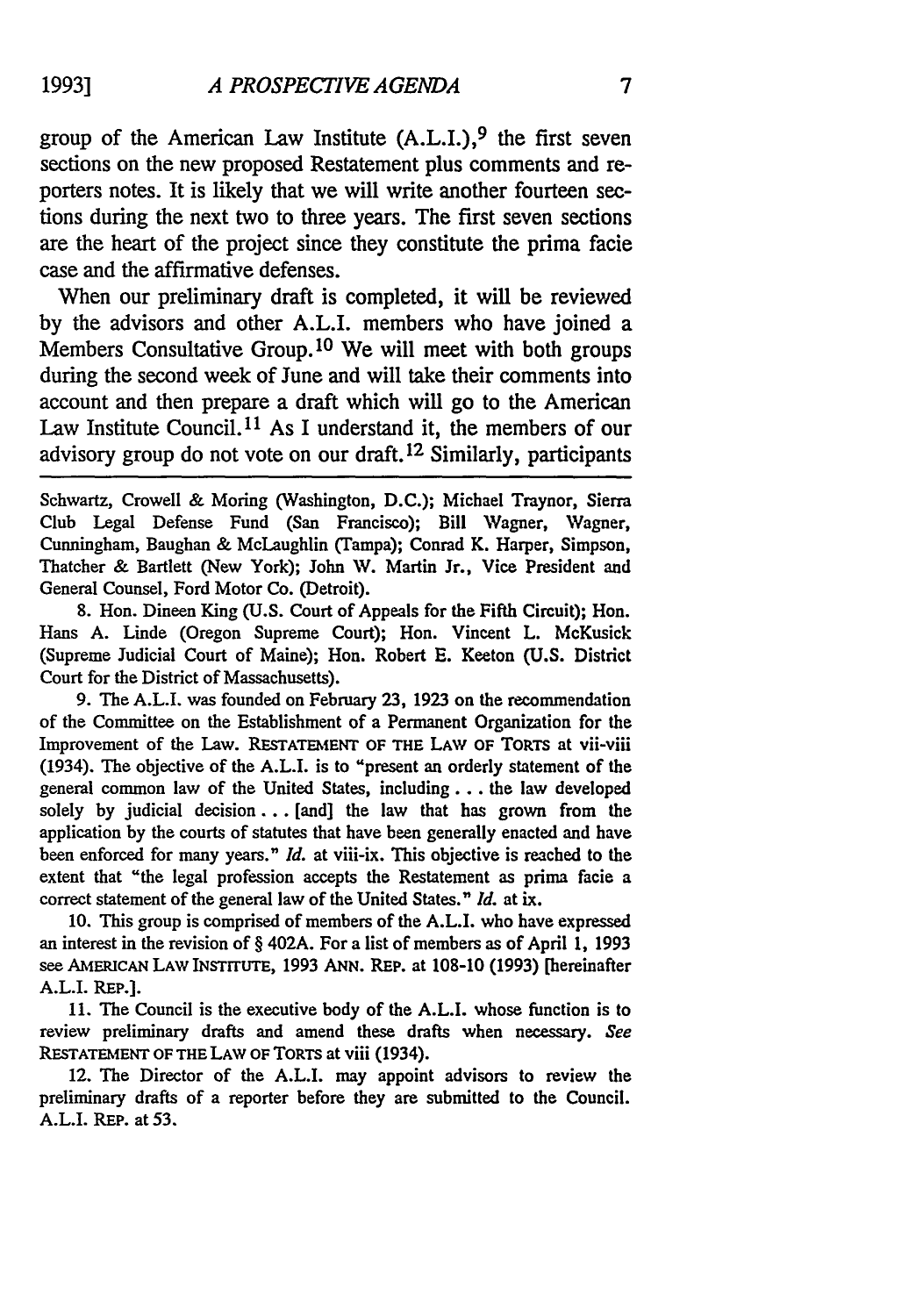### *TOURO LAW REVIEW*

in the Members Consultative Group do not have a vote. The American Law Institute Council, however, will vote on the acceptability of the Council draft, and if it finds favor in their eyes, they will then pass it on to the membership or send it back to us for revisions. At that point, after the American Law Institute Council has reached the conclusion that this draft is worthwhile, it becomes a tentative draft, to be discussed and voted upon at the A.L.I. meetings in May of 1994.13 Whether or not we will actually be on the program in May of 1994 is anyone's guess. I do not know the answer to that question. It may be that the American Law Institute Council might take the position that it ought to be reviewed as a total package and they will want all of the other sections before them before any vote is taken. I do not know what the politics of that will be. I can only tell you where we are right now. We are preparing to send out a draft to our advisors around the middle of April of 1993. My understanding is that our preliminary draft is not supposed to become public; it is for the eyes of the advisors and the Members Consultative Group. My own prediction is that Xerox machines will be working overtime, that it will be the world's worst kept secret. That is probably all for the best.

Bar liaison groups from the American Bar Association, trial groups such as the Association of Trial Lawyers of America

- 1. Material intended for publication shall first be submitted to the Council, and by it to the members.
- 2. The Council may submit the material to the membership with or without its approval, amendment, or recommendations.
- 3. The membership may approve, reject, or amend any matter submitted by the Council and may authorize the Council to make such changes as the Council deems proper.
- 4. The Council shall make or authorize such final editorial or other revisions as it deems appropriate and shall determine the form, time, and manner of publication.
- 5. No publication using the name of the Institute shall be made without the authorization of the Council.

<sup>13.</sup> See A.L.I. REP. at 46. The general procedure and authorization for the publication of restatements is as follows:

*Id.* at 54.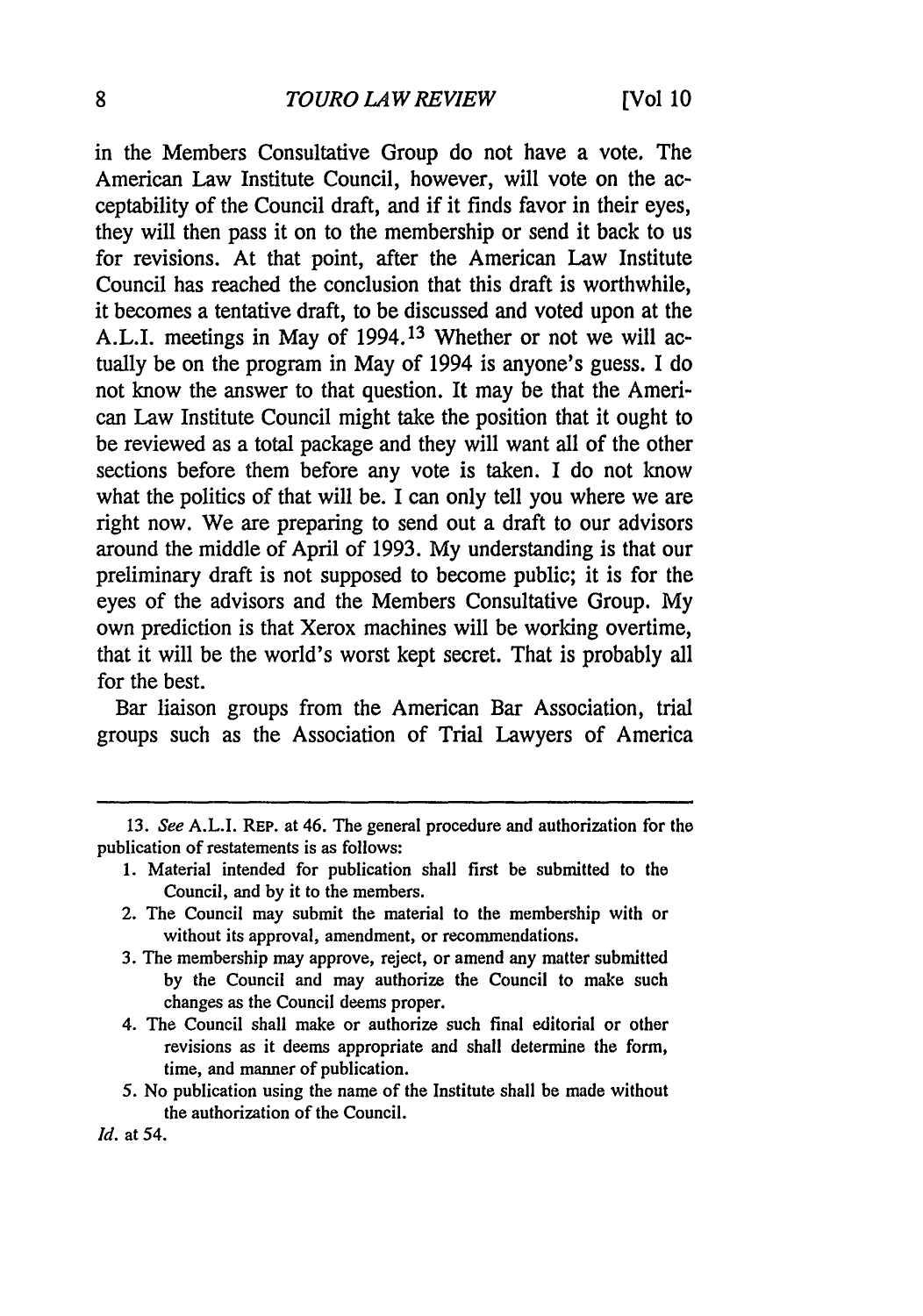9

**(ATLA), <sup>14</sup>**and defense oriented organizations such as the Product Liability Advisory Council (PLAC), 15 will also comment on our drafts. The drafts are not written in stone. We are looking for intelligent insights and hope to be responsive to good criticism. 16

Now to the substance. Since we are still polishing the drafts of the black letter and the comments, I think it would be inappropriate to set out in any detail the language of the proposals that we are working with. I think our advisors and the Members Consultative Group deserve the first crack at it. Nonetheless, I think there are some very broad strokes that we can set forth that will be of considerable interest.

Let us go back for a minute in history. When Dean Prosser wrote section 402A back in the early 1960's, products liability law was at its infancy.<sup>17</sup> When Prosser had written his tentative draft of section 402A, <sup>18</sup> Henningsen v. Bloomfield Motors Inc. <sup>19</sup> had just been decided and *Greenman v. Yuba Power Products Co.,* Inc.20 had not yet been decided. The assault on privity was the issue of the day.<sup>21</sup> The basic thrust of products liability law,

14. Established in 1946, and consisting of **65,000** members, ATLA is committed to fostering a safer, more just society by protecting victims' rights in various areas, including product safety.

15. PLAC is a non-profit, industry group, consisting of defense attorneys and manufacturers that submit amicus briefs on product liability cases.

16. For criticism and suggestions regarding the first preliminary draft of § 402A see Hildy Bowbeer, *The ALl's Restatement on Products Liability:* Some *Early Concerns and Suggested Revisions,* PROD. **LIAB.** DAILY **(BNA)** (Aug. 2, 1993), *available in* WESTLAW, BNA file.

17. *See* William L. Prosser, *The Assault Upon the Citadel (Strict Liability to the Consumer),* 69 YALE L.J. 1099 (1960); William L. Prosser, *The Fall of the Citadel (Strict Liability to the Consumer),* 50 **MINN.** L. REv. 791, 793-94 (1966) (describing the products liability field during the 1960's as "the most rapid and altogether spectacular overturn of an established rule in the entire history of the law of torts").

**18.** *See, e.g.,* **RESTATEMENT (SECOND) OF** TORTS § **402A (Tentative Draft** No. 7, 1962) (including a section imposing strict liability for products intended for intimate bodily use); **RESTATEMENT** (SECOND) OF TORTS § 402A (Tentative Draft No. 6, 1961) (advocating the adoption of § 402A).

19. 161 A.2d 69 (N.J. 1960).

20. 377 P.2d 897 (Cal. 1963).

21. See Spence v. Three Rivers Builders & Masonry Supply, Inc., **90** N.W.2d 873, 880 (Mich. 1958) ("[M]anufacturer is not excused... [from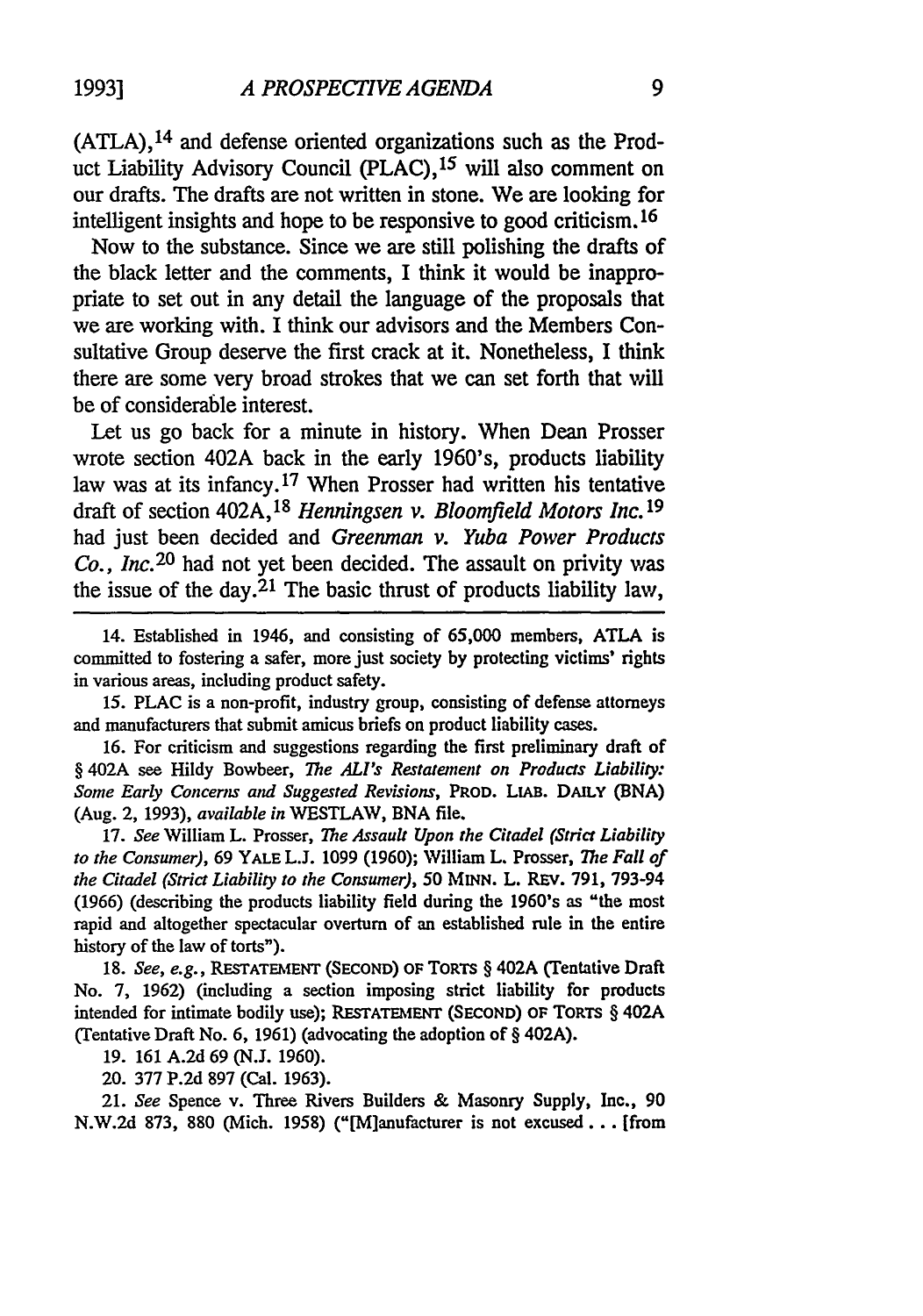at the time, dealt with manufacturing defects.<sup>22</sup> There were strong feelings about the inappropriateness of having a negligence regime to decide the issue of liability for such defects. The Restatement thus sought to rid products liability law of two doctrines: **(1)** privity and (2) reasonableness of quality control as a defense to a case based on a manufacturing defect.<sup>23</sup> Design de $fect<sup>24</sup>$  and failure-to-warn<sup>25</sup> litigation were in their infancy and you will look in vain to the language of section 402A to find

liability] merely because there happened to be a lack of any privity . . . ."); *Henningsen,* 161 A.2d 69 (N.J. 1960) (holding that privity is not required because it violates public policy).

22. A manufacturing defect is defined as "an abnormality or a condition that was unintended, and makes the product more dangerous than it would have been as intended." W. **PAGE KEETON ET AL., PROSSER AND KEETON ON** THE LAW OF TORTS § 99, at 695 (5th ed. 1984); *see, e.g.,* Chandler v. Anchor Serum Co., 426 P.2d 82 (Kan. 1967) (recovery of loss to herd of livestock due to defective animal serum); Coca-Cola Bottling Works v. Lyons, 111 So. *305* (Miss. 1927) (holding manufacturer liable for injuries resulting from broken glass in a bottle of Coca-Cola); MacPherson v. Buick Motors, **217** N.Y. 382, 111 N.E. 1050 (1916) (holding manufacturer liable for injuries caused **by** defective wheel).

**23.** *See* RESTATEMENT **(SECOND) OF** TORTS § 402A(2) which provides that strict liability may be imposed on a seller although: "(a) the seller has exercised all possible care in the preparation and sale of his product, and (b) the user or consumer has not bought the product from or entered into any contractual relation with the seller." *Id.*

24. A design defect occurs when the product is manufactured in conformity with the intended design but the design itself poses unreasonable dangers to consumers. James **A.** Henderson, Jr., *Judicial Review of Manufacturers'* Conscious Design Choices: *The* Limits of Adjudication, **73 COLUM.** L. REV. 1531, 1543 (1973); see W. Page Keeton, Manufacturer's *Liability: The* Meaning of *"Defect"* in the Manufacture and Design of *Products,* 20 SYRACUSE L. **REV.** 559 **(1969).**

*25. See* KEETON **ET AL.,** *supra* note 22, § 96, at 685 which states:

A manufacturer or other seller is subject to liability for failing to warn or adequately to warn about a risk or hazard inherent in the way a product is designed that is related to the intended uses as well as the reasonably foreseeable uses that may be made of the products it sells.

*Id.; see, e.g.,* Wright v. Carter Prods., Inc., 244 F.2d 53 (2d Cir. 1957) (action against manufacturer for failure to warn of dangerous side effects of deodorant); Boyl v. California Chem. Co., 221 F. Supp. 669 (D. Or. 1963) (holding manufacturer liable for failing to warn of the long-lasting contamination potential of sodium arsenate used in garden weed killer).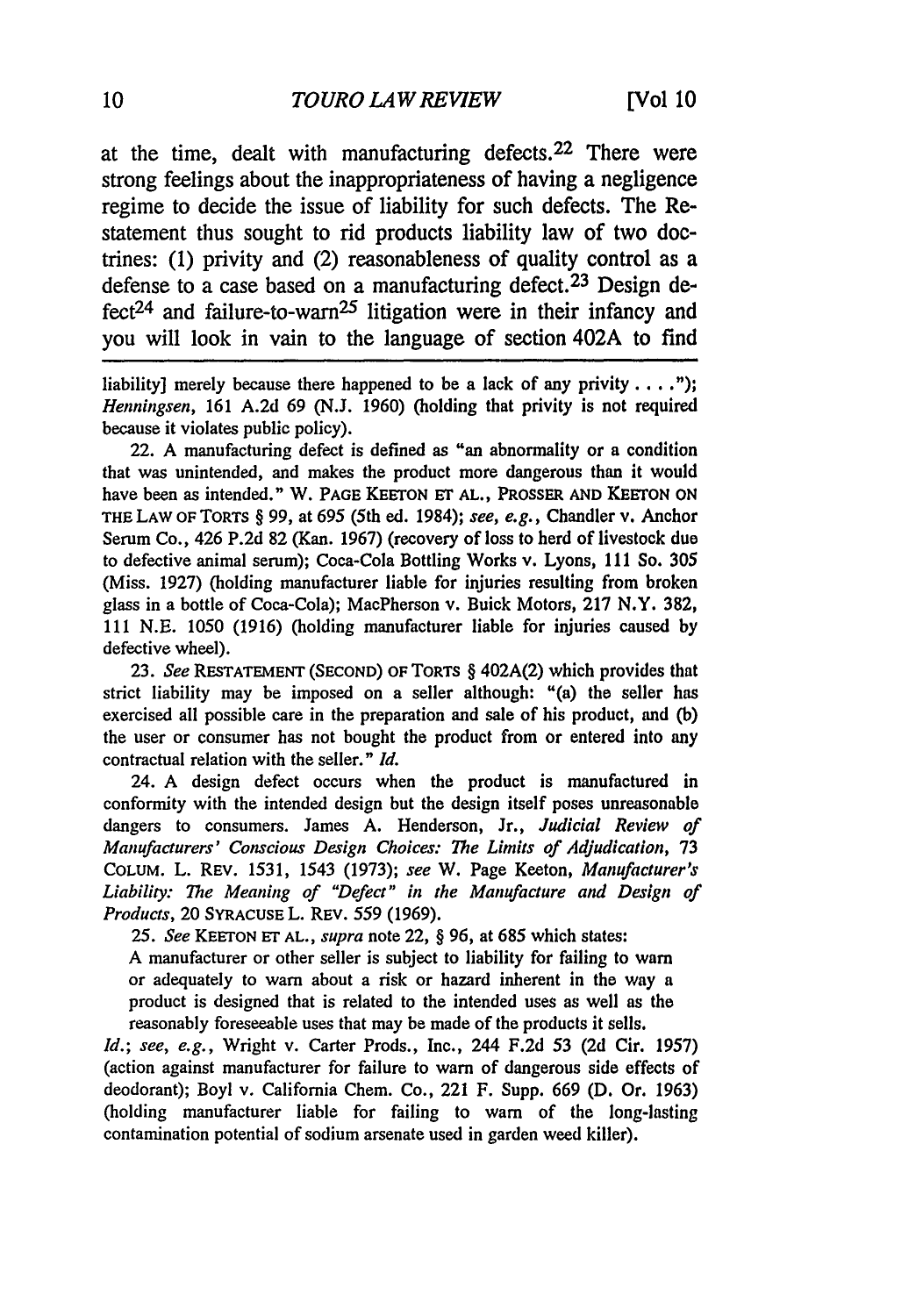anything like a clear definition dealing with these issues. As the law began to develop, strict products liability became a **kind** of anthem. It became a **kind** of code word for change **-** much of it very healthy. Courts did not want themselves restrained **by** limited duty doctrines such as the "open and obvious" danger rule, <sup>26</sup> or the "bystander" rule27 and similar kinds of artificial limitations on recovery. Strict liability became a sort of clarion call for change. When courts were faced with traditional arguments seeking to bar recovery, they responded by saying, "Those arguments were sufficient to bar an action based on negligence but not one based on strict liability."

We are now thirty years into the revolution and the idea that we can have one single definition for manufacturing defect, design defect and failure-to-warn seems clearly wrong to us. The fact of the matter is that the courts, treatise writers and scholars all organize the subject around these three categories. In the *Cornell* article and in our preliminary draft, we define defect based on these functional categories. <sup>28</sup>

**26.** Also known as the patent danger rule or the latent-patent rule, this doctrine states that a manufacturer of a product is under no duty to protect against open, obvious or patent dangers. Under this doctrine, liability may not be imposed upon a manufacturer for injury resulting from a defective product unless such injury was caused by a latent or hidden danger or defect. *See* Theresa L. Kruk, Annotation, *Products Liability: Modern Status of Rule that there is No Liability for Patent or Obvious Dangers,* 35 A.L.R. 861, **863** n.2 (4th ed. 1985); *see, e.g.,* Ford v. Hamischfeger Corp., **365** F. Supp. 602 (E.D. Pa. 1973) (finding obvious danger of a forklift crane did not preclude recovery); Pike v. Frank G. Hough Co., 467 P.2d 229, 235 (Cal. 1970) ("[M]odem approach does not preclude liability solely because a danger is obvious."); Micallef v. Miehle Co., Div., 39 N.Y.2d 376, 387, 348 N.E.2d 571, 578, 384 N.Y.S.2d 115, 122 (1976) ("[P]atent-danger doctrine should not, in and of itself, prevent a plaintiff from establishing his case.").

**27.** *See* Passwaters v. General Motors Corp., 454 F.2d 1270, **1278** (8th Cir. 1972) (applying Iowa law) (acknowledging that bystanders are covered by strict liability); Wasik v. Borg, 423 F.2d 44, 47 (2d Cir. 1970) (applying Vermont law) (manufacturer liable to innocent bystander where automobile was sold in defective condition); Elmore v. American Motors Corp., 451 **P.2d** 84, 88-89 (Cal. 1969) (extending protection to injured bystanders on rationale that bystander has even less control over instrumentality than purchaser or user).

**28.** *See* Henderson & Twerski, *supra* note 5, at 1519-22 (comments g-j).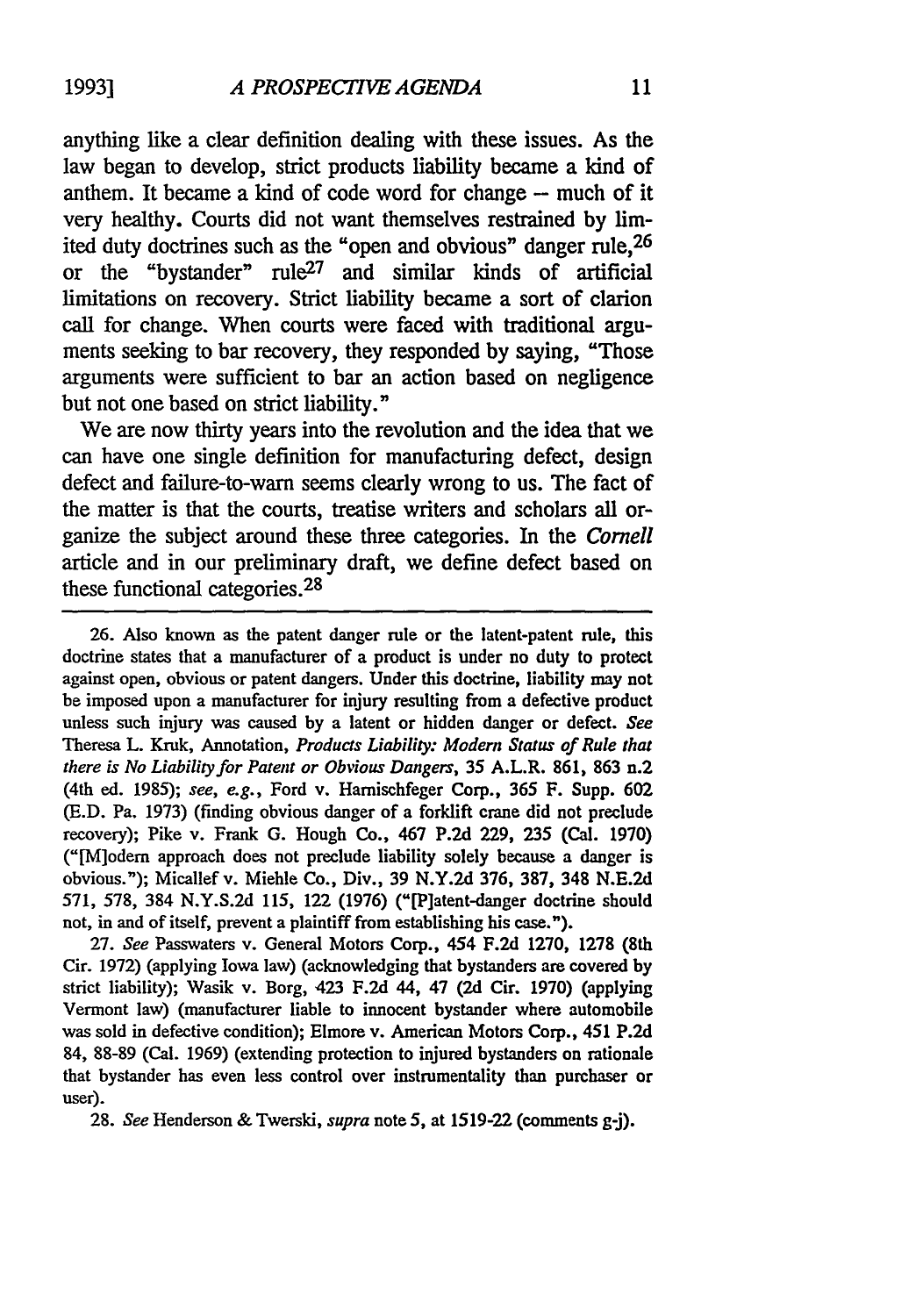Now to the sixty-four dollar question, "What happens to strict liability and negligence?" Should we adopt a doctrinal approach drawing sharp distinctions between negligence and strict liability? In our *Cornell* article, we suggested that we ought to stay away from doctrinal distinctions.<sup>29</sup> We thought it was a good idea then. We think it is a good idea now. The fact of the matter is that manufacturing defect cases are essentially true strict liability cases in that the conduct of the defendant is irrelevant. 30 In design and failure-to-warn cases, since we are dealing primarily with whether the product was reasonably designed or whether there was a reasonable warning given, it becomes negligence-like in its approach.<sup>31</sup> But it is not functionally equivalent with the traditional negligence doctrine. <sup>32</sup>

30. *See* Phipps v. General Motors Corp., 363 A.2d 955, 958 (Md. 1976) ("The relevant inquiry in a strict liability action focuses not on the conduct of the manufacturer but rather on the product itself."); Phillips v. Kimwood Mach. Co., *525* P.2d 1033, 1036 (Or. 1974) ("To impose [strict] liability there has to be something about the article which makes it dangerously defective without regard to whether the manufacturer was or was not at fault for such condition."); *see generally* KEETON ET AL., *supra* note 22, at 695-97.

31. *See, e.g.,* Balido v. Improved Mach. Inc., 105 Cal. Rptr. 890, 895 (Cal. Ct. App. 1972) ("A manufacturer's failure to achieve its full potential in design **...** is a liability whose essence parallels the lack of due care that is the essence of its liability for negligence."); Fiberboard Corp. v. Fenton, 845 P.2d 1168, 1174 (Colo. 1993) (noting that courts should not "shy away from using appropriate 'negligence terms' that are necessary to properly define defect and unreasonably dangerous in the context of either design defect or failure to warn claims"); Jarrel v. Monsanto Co., 528 N.E.2d 1158, 1168 n.7 (Ind. Ct. App. 1988) ("[I]n cases involving deficient or absent warnings as the sole 'defect' or 'defective condition' we have nothing more and nothing less than a negligence action.. . **.");** Prentis v. Yale Mfg. Co., 365 N.W.2d 176, 183-84 (Mich. 1984) (stating "It]he underlying negligence calculus is inescapable" in determining the liability in a design defect case); Feldman v. Lederle Lab., 479 A.2d 374, 386 (N.J. 1984) (stating that negligence and strict liability may be deemed to be "functional equivalents" in failure to warn cases); *see also* Gary T. Schwartz, *Foreword: Understanding Products Liability,* 67 **CAL.** L. REv. 435, 462-63 (1979) (observing that although

<sup>29.</sup> *See* Henderson & Twerski, *supra* note *5,* at 1532. ("[Ilt is unlikely that the distinction between this test [strict liability] and the negligence test is sufficiently significant to warrant the creation of a separate track for liability. In any event, we do not believe that the issue is of sufficient moment to saddle our revision with it.").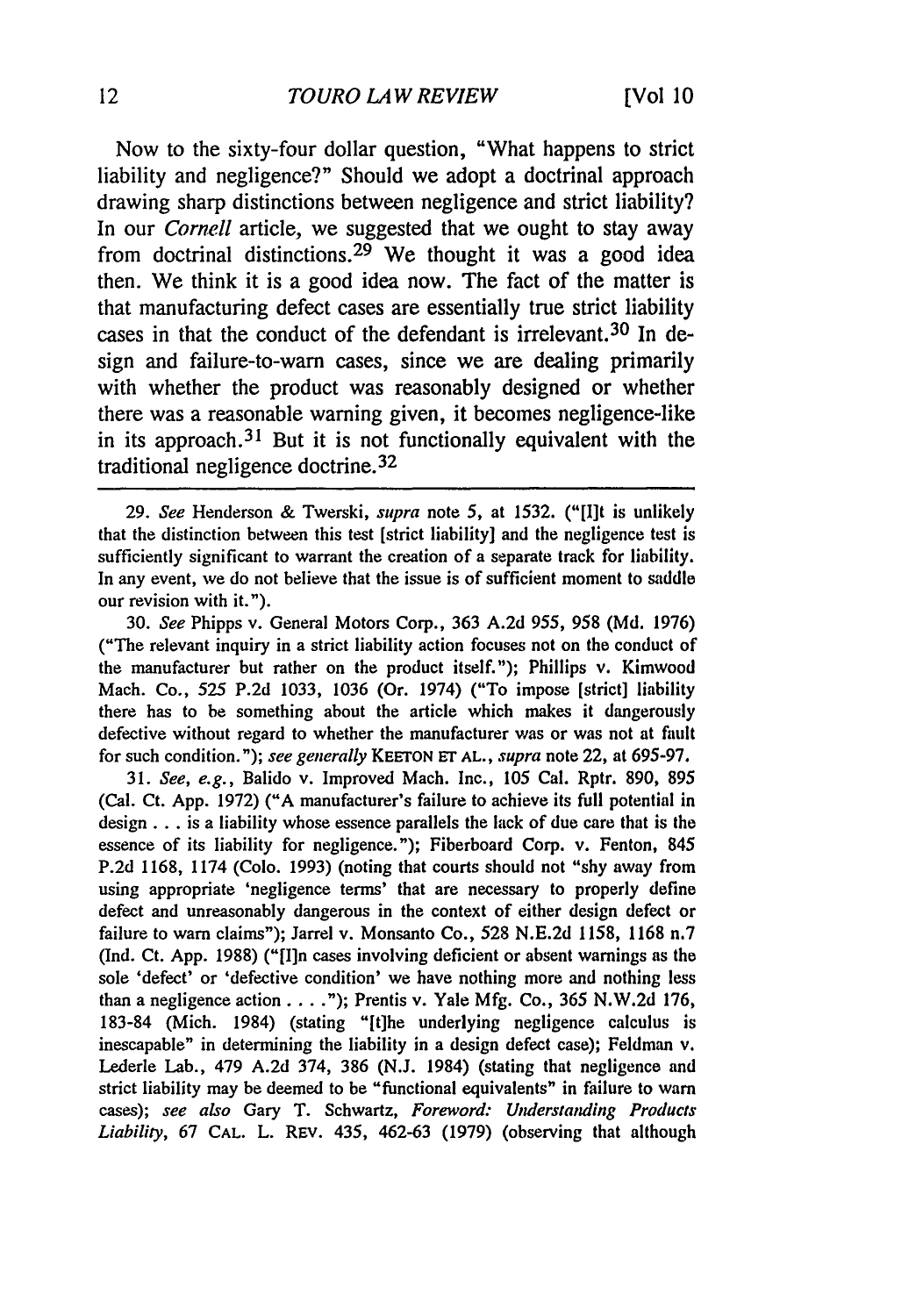John Vargo used a very good phrase on the phone with me one day. We were talking about negligence and John asked whether we were talking about "old negligence" or "new negligence." I thought that was a very valuable insight; it stuck with me. Traditional negligence comes with a lot of baggage that we may not wish to import into products liability law. There is good reason to stop and think about whether or not we wish to spend our efforts in fighting the doctrinal battles. Our position is that we should look at what the elements of the cause of action are, describe them and then leave the courts free to adopt the terminological labels which they are most comfortable with. There is going to be a need to take sides on the issue of what it takes to make a design defect.

We have argued in our *Cornell* article that the fundamental definition for design defect must be "risk-utility" based.<sup>33</sup> There is only one serious competitor to "risk-utility" and that is the "consumer expectation" test. 34 I think properly understood, the "consumer expectation" test simply does not work as an adequate test in a design defect setting. There are a small subclass of

33. *See* Henderson & Twerski, *supra* note 5, at 1532-33. A product is defectively designed under a "risk-utility" analysis if its inherent danger outweighs its utility. **KEETON Er AL.,** *supra* note 22, at 699.

34. Under the "consumer expectation" test, a product is defectively dangerous if it is "dangerous to an extent beyond that which would be contemplated by the ordinary consumer who purchases it, with the ordinary knowledge common to the community as to its characteristics." RESTATEMENT **(SEcoND) OF TORTS** § 402A cmt. i **(1965).** For an application of this test see Toliver v. General Motors Corp, 482 So. **2d 213, 218-19** (Miss. **1986)** (en bane) (holding that the product's design fell below the standard of design contemplated **by** the user and thus became unreasonably dangerous to the user); Young v. Tide Craft, Inc., 242 S.E.2d 671 **(S.C.** 1978) (holding that a manufacturer's failure to install a safety device to a boat's motor did not constitute a defect unreasonably dangerous to the consumer); Menard v. Newhall, 373 A.2d 505 (Vt. 1977) (holding that a BB gun is not dangerous beyond that which could be contemplated by an ordinary consumer). *But see* Sperry-New Holland v. Prestage, 617 So. 2d 248, **253** (Miss. 1993) (holding that Missouri now follows the "risk-utility" test).

characterized as a form of strict liability, failure to warn defects are really a form of negligence).

<sup>32.</sup> *See* Henderson & Twerski, *supra* note 5, at 1532.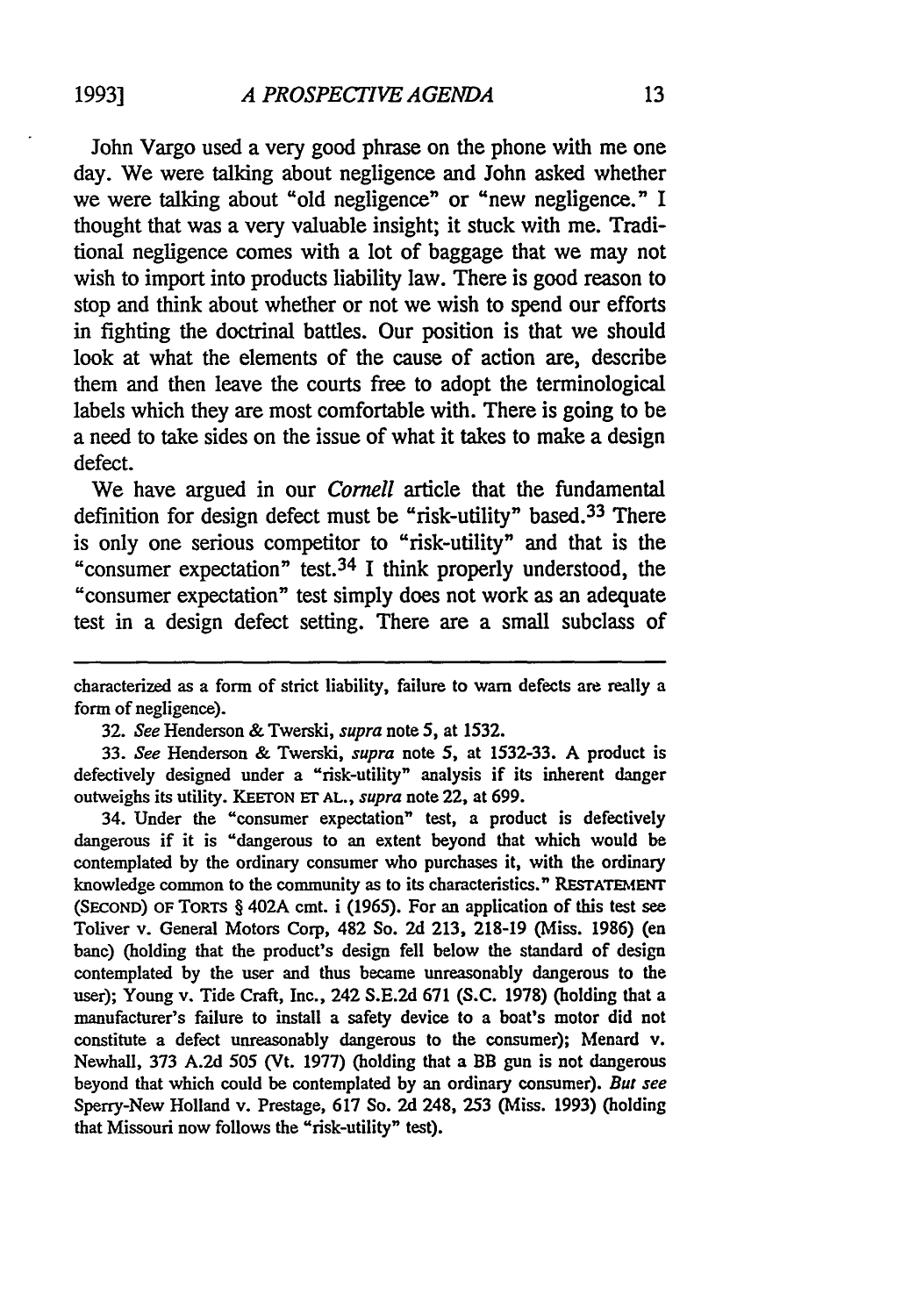design defect cases that can go off on a form of consumer expectation. For example, when a product fails in its intended use, very much like the car failed in the famous *Henningsen* case, 35 identifying the form of defect is a matter of monumental insignificance. If that is true, we ought to be able to cabinet that class of cases separately and functionally identify them. However, most design defect cases are what my colleague, Professor Henderson has called "conscious design choice" cases. 36 These are cases where the manufacturer has a design choice in front of it and has to decide which design to choose. Assuming we face these conscious design choice cases in courts, and we do every day, these cases ought to be decided on "riskutility" grounds. The authority, as we see it throughout the country, both judicially and academically, is overwhelmingly in support.<sup>37</sup> Even the courts that attempt to decide design defect cases on the basis of some form of "consumer expectation" fall back on "risk-utility" theory.<sup>38</sup> Consumer expectations are de-

37. See Camacho v. Honda Motor Co., 741 P.2d 1240, 1246-49 (Colo. **1987)** (en banc) (applying a "risk-utility" analysis where manufacturer of motorcycle failed to equip motorcycle with leg protection devices); Phipps v. General Motors Corp., 363 A.2d 955, 961 (Md. 1976) (acknowledging that design defect requires the balancing of utility of design against the magnitude of risk); Prentis v. Yale Mfg. Co., 365 N.W.2d 176 (Mich. 1984) (adopting a pure "risk-utility" test for products liability action predicated upon defective designs); Bilotta v. Kelley Co., 346 N.W.2d 616, 622 (Minn. 1984) (applying a "risk-utility" analysis in evaluating manufacturer's conscious choice of design where employee was injured when a forklift truck fell on him); Thibault v. Sears, Roebuck & Co., 395 A.2d 843, 846 (N.H. 1978) (applying "riskutility" analysis where consumer was injured by power lawnmower in a manner contrary to manufacturer's instructions); *see also* Sheila L. Birnbaum, *Unmasking the Test for Design Defect: From Negligence [to Warranty] to Strict Liability to Negligence,* 33 VAND. L. REv. 593 (1980) (discussing "riskutility" analysis); W. Page Keeton, *The Meaning of Defect in Products Liability Law-A Review of Basic Principles,* 45 Mo. L. REv. 579 (1980) (advocating abandonment of the "consumer expectation" test and adopting the "risk-utility" test).

38. *See* Aller v. Rodgers Mach. Mfg., Co., 268 N.W.2d 830, **835** (Iowa 1978) (determining whether the product was dangerous to an unreasonable extent required a balancing of the product's risk and liability); Baughn v.

*<sup>35.</sup> See* Henningsen v. Bloomfield Motors, Inc., 161 A.2d 69 (N.J. 1960). 36. *See generally* Henderson, *supra* note 24.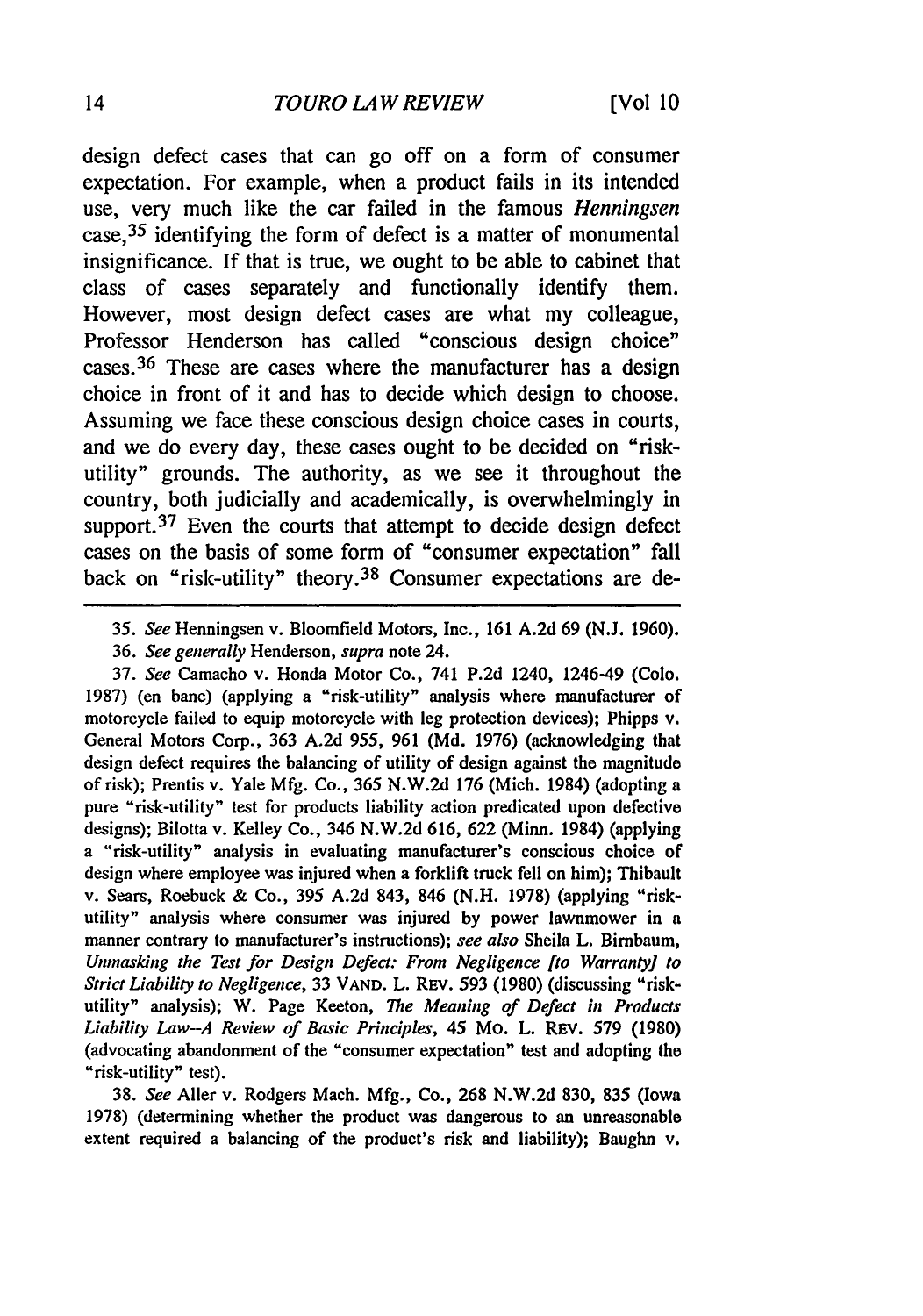fined as "reasonable" consumer expectations. When you ask what do consumers reasonably expect, the answer is that they can expect reasonably designed products. This gets us back to "riskutility" analysis. It seems to us that we ought not have to go this circuitous route to arrive at "risk-utility" analysis. There are a host of subsidiary questions that we will have to deal with in the comments and in later sections, but the fundamental defect test really ought to be "risk-utility."

Let me mention one other major issue where a tough decision has got to be made. It is one of the areas in which everyone admits section 402A has been a monumental failure. Section 402A comment **k,39** that deals with so-called "unavoidably unsafe products" (prescription drugs), is a masterpiece of confusion and double-speak. 40 I have regularly offered an **"A"** in my course to

39. **RESTATEMENT** (SECOND) OF TORTS § 402A cmt. k (1965). Comment k reads in pertinent part:

There are some products which, in the present state of **human** knowledge, are quite incapable of being made safe for their intended and ordinary use. These are especially common in the field of drugs .... Such a product, properly prepared, and accompanied by proper directions and warning, is not defective, nor is it *unreasonably* dangerous.

*Id.*

40. *See* Joseph A. Page, Generic *Product Risks: The Case Against Comment k and for Strict Tort Liability,* 58 N.Y.U. L. REv. **853** (1983); Aaron D. Twerski, *National Product Liability* Legislation: In Search for *the Best of All Possible Worlds,* 18 IDAHO L. REv. 411 (1982). There is a significant amount of discrepancy among the courts regarding the nature and scope of comment k. Some courts interpret comment k as reducing strict liability to a negligence standard. *See* Plummer v. Lederle Lab., **819** F.2d 349, 356 (2d Cir.) ("Drug manufacturers are obligated by law to provide doctors and/or consumers with the adequate knowledge of the hazards of the drugs they manufacture. If they do so, they are held not to a strict liability standard... but to a negligence standard."), *cert. denied,* 484 U.S. **898**

Honda Motor Co., Ltd., 727 P.2d 655, 660 (Wash. 1986) (en bane) ("In determining a consumer's expectations regarding a product's safety, factors such as the relative cost of the product, the gravity of the potential harm from the claimed defect and the cost and feasibility of eliminating or minimizing the risk are to be considered."); Seattle-First Nat'l Bank v. Tabert, 542 P.2d 774, 779 (Wash. 1975) (en banc) (treating "consumer expectation" test as an element in a "risk-utility" analysis).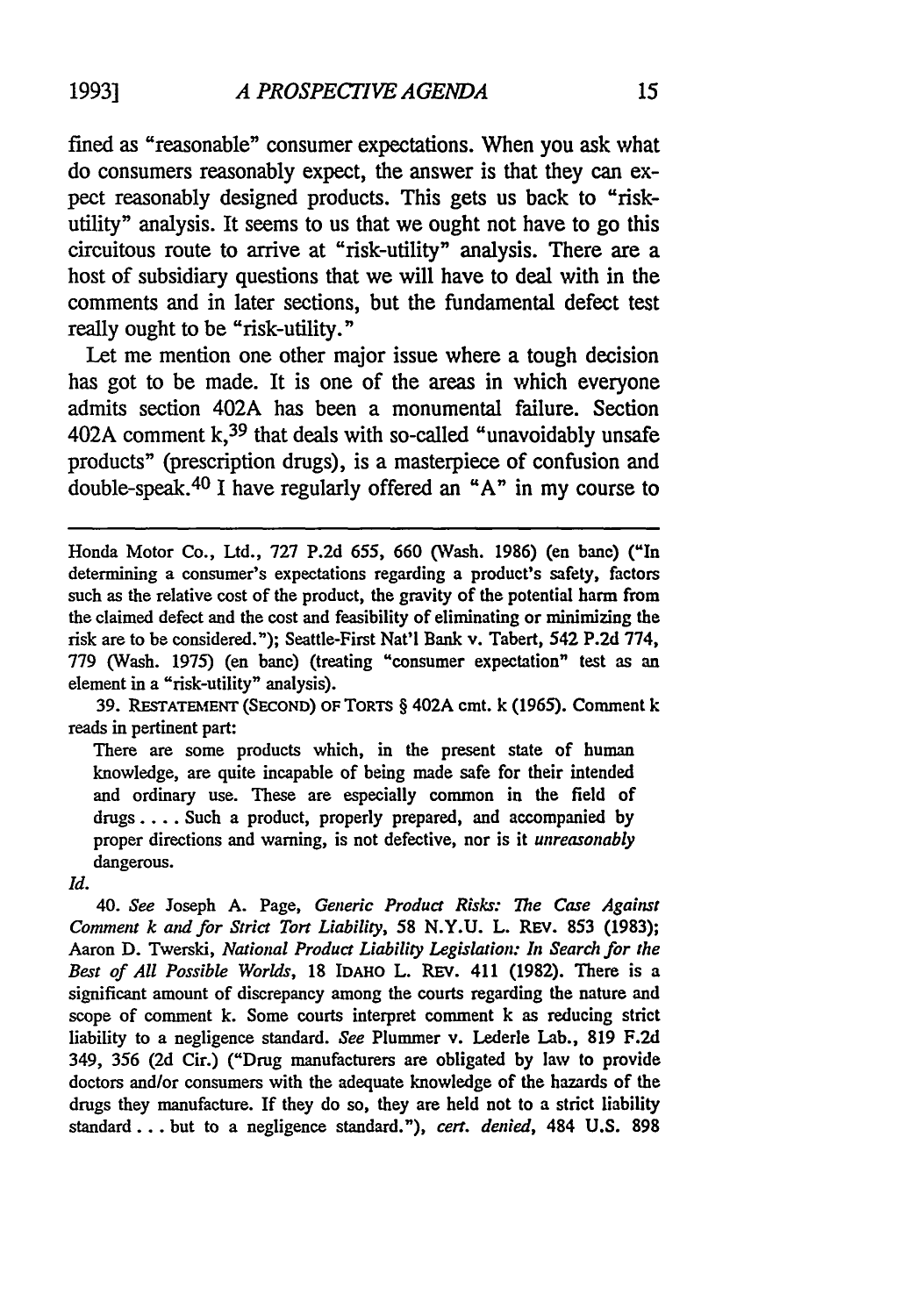any student who could explain it to me, and so far I have given A's, but none because the student was able to explain section 402A comment k. I think this comment seeks to address the problem of drug design, but I cannot be sure. If it is talking about drug design, it is very difficult to understand because it compares a drug design case with a non-drug design case. However, since there is no authority in the Restatement on how to cover non-drug design cases, I do not know how to distinguish out drug design cases.

There is a possibility that section 402A comment k speaks only to the warning issue. If it speaks to the warning issue, I am not certain whether or not there is liability under the Restatement for unforeseeable risks arising from drugs. The language can be interpreted both ways. On the other hand, the judicial authority in the drug field is clear -- there is no liability for unforeseeable reactions or for unforeseeable risks arising from drugs.<sup>41</sup> The authority is crystal clear throughout the country. I do not know of a single exception to that statement.

Now, the real tough issue on which we will have to make a decision is whether the A.L.I. should recognize a cause of action for defective drug design. One possible solution is to say that drug design litigation ought not to exist at all. 42 The other is it

(1987); Ferrigno v. Eli Lilly & Co., 420 A.2d 1305, 1318 (N.J. Super. Ct. Law Div. 1980) ("[I]t is clear that although the comment k rules appear under the title 'Topic 5. Strict Liability' in the Restatement, they are not strict liability rules at all. They are merely rules of negligence embodying the longstanding concepts of a lack of due care and forseeability of the risk."). But see Brochu v. Ortho Pharmaceutical Corp., 642 F.2d 652 (1st Cir. 1981) (precluding comment k immunity where plaintiff suffered injury following ingestion of oral contraceptive); Toner v. Lederle Lab., 732 P.2d 297, 308 (Idaho 1987) ("We do not believe comment k was intended to provide nor should it provide all ethical drugs with blanket immunity from strict liability design defect claims.").

41. See Ferrigno, 420 A.2d 1305; Incollingo v. Ewing, 282 A.2d 206 (Pa. 1971); see also Woodill v. Parke Davis & Co., 402 N.E.2d 194, 199-200 (Ill. 1980) (recognizing that a contrary rule would deter the introduction of new and useful products).

42. Those opposed to drug design litigation argue that a decision by the Food and Drug Administration (FDA) to license a drug and make it available through prescription is sufficient to render it "unavoidably unsafe" as a matter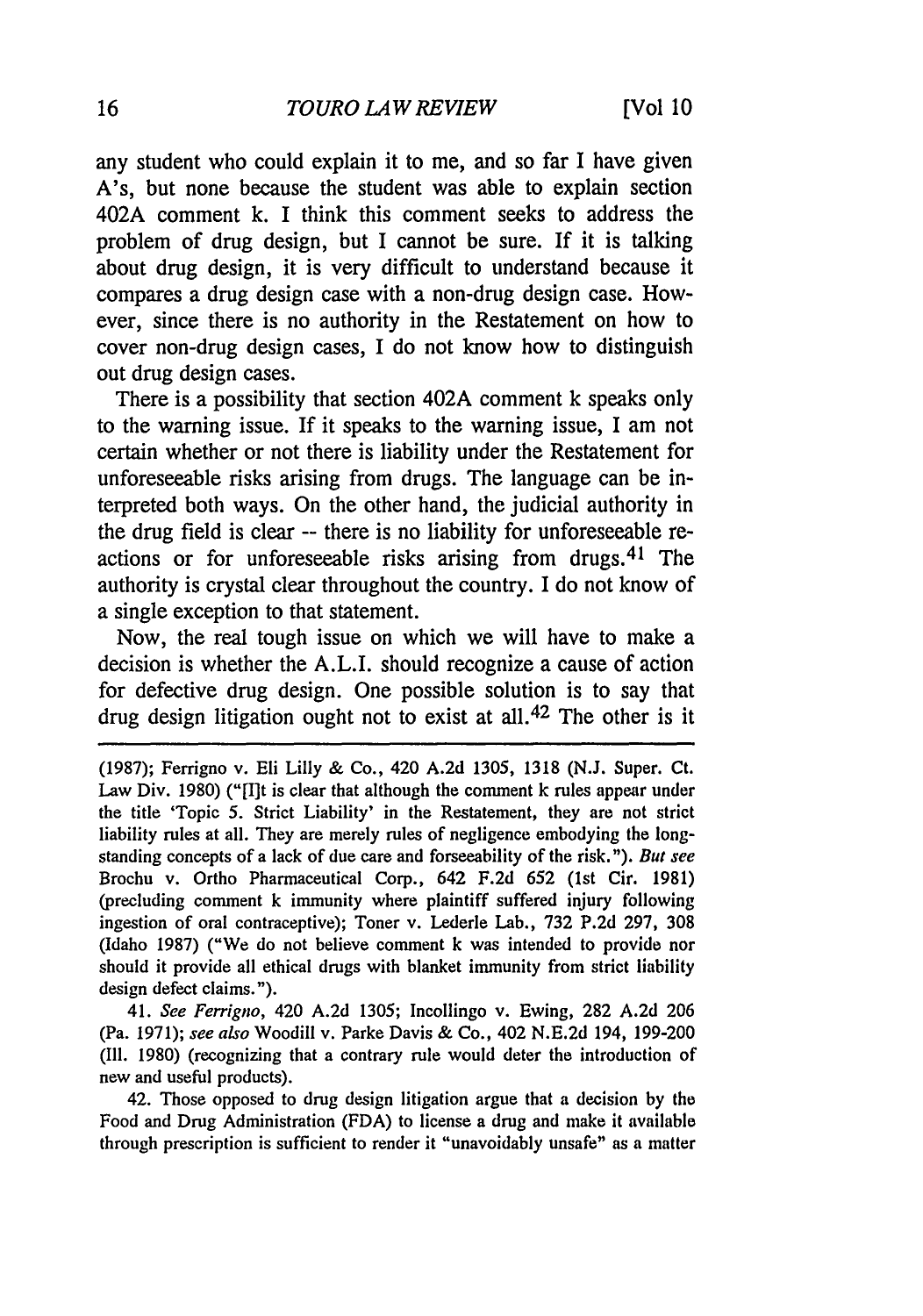ought to exist under some very special rules.<sup>43</sup> Let me tell you what I think the controversy is all about. It is clear that drug design cases are a different animal. If we were to take the position that a drug is defectively designed, when that drug can service a specific group of patients who need the drug, I think we would be making a terrible mistake. Nobody wants to say that a drug is defectively designed if it is a drug of choice for a discreet group of patients. What needs to be done in that instance is to warn, and to warn very sharply and very accurately, about the dangers of the drug, limiting the drug to its appropriate use.

The question arises in today's world in which drug companies put out huge numbers of drugs, whether or not there is a legitimate place for drug design cases, because a drug can come on the market that has no social utility for even a discreet group of patients. Now I could make the argument that if that were the case, failure-to-warn would operate because the manufacturer clearly would have a duty to warn that the drug simply does not function or does not have a particularly good use. Let me give you an example. Consider the Ortho-Novum birth control pill<sup>44</sup> manufac-

43. *See* Davis v. Wyeth Lab., Inc., **399 F.2d** 121, **129** (9th Cir. **1968)** (stating that it must be determined whether the drug's benefits justify its use); Ortho Pharmaceutical Corp. v. Chapman, 388 N.E.2d 541, 545 (Ind. Ct. **App.** 1979) (balancing public interest in availability of a drug against attendant risks).

44. Ortho-Novum is an oral contraceptive manufactured **by** the Ortho Pharmaceutical Corporation. For a comparable illustration of this example see Brochu v. Ortho Pharmaceutical Corp., 642 F.2d **652** (Ist Cir. 1981) (holding manufacturer liable for injuries resulting from the ingestion of a birth control

of law, thus making the court's role unnecessary. *See* McDaniel v. McNeil Lab., Inc., 241 N.W.2d 822 (Neb. 1976) (FDA approval of safety not subject to challenge without proof of fraud or nondisclosure); John P. Reilly, *The* Erosion of Comment k, 14 U. **DAYTON** L. **REv.** *255* **(1989)** (suggesting that a manufacturer's compliance with the FDA regulatory process should entitle the manufacturer to a rebuttable presumption indicating that at the time a prescription drug is manufactured, the apparent benefit of the product outweighs its apparent risks); Victor E. Schwartz, *Unavoidably Unsafe Products: Clarifying the Meaning and Policy Behind Comment k,* **42** WASH. **& LEE** L. REV. 1139, 1142-43 (1985) (stating the underlying policy behind comment k applies to drugs in which there has been reasonable care on the part of the manufacturer, and presumably on the part of the FDA).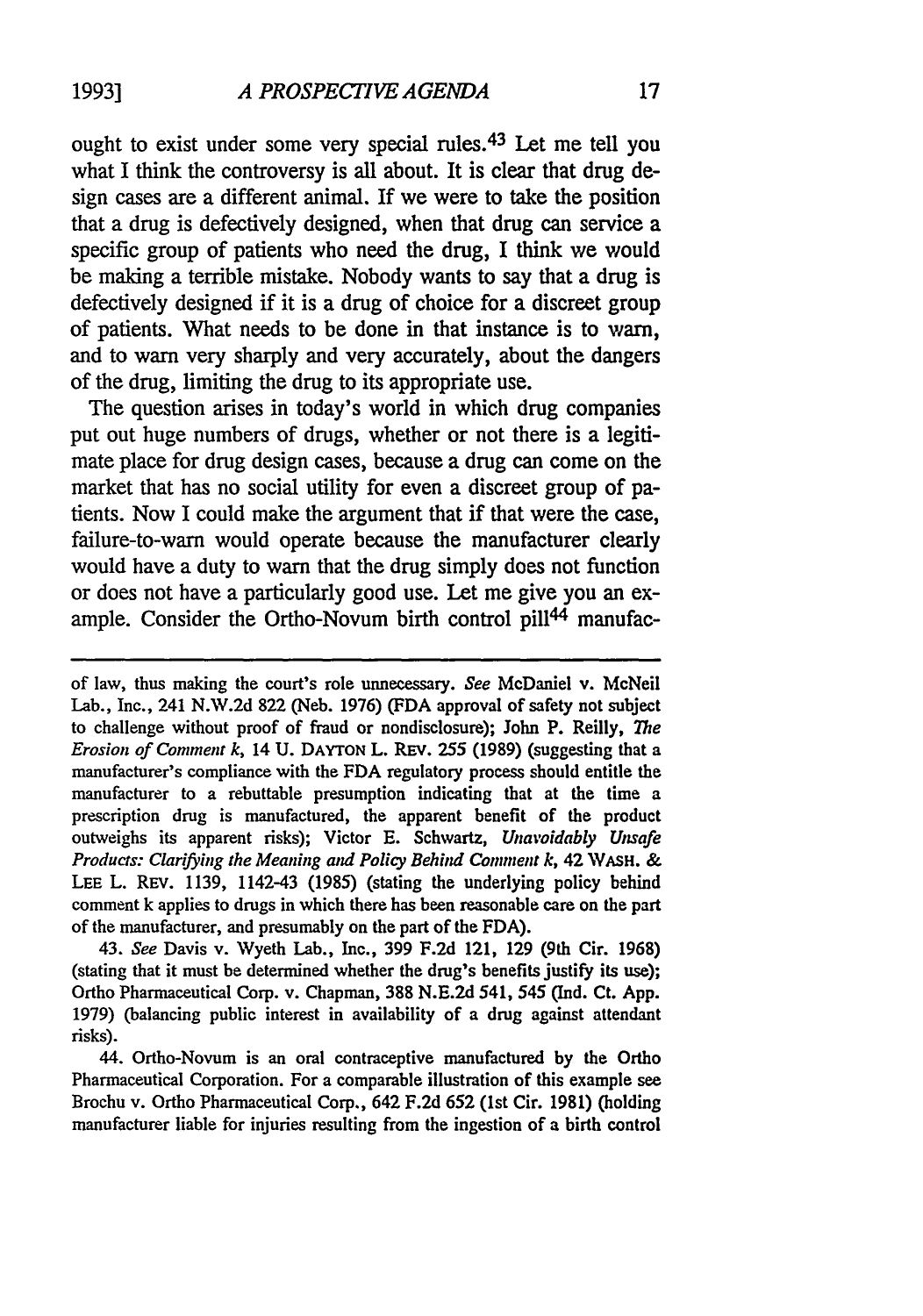### *TOURO LAW REVIEW*

tured at a 100 milligram dose, when a 50 milligram dose will provide adequate protection and present far less risk to the patient. Is that a design defect case or a failure-to-warn case? At first blush, it is a failure-to-warn case because the manufacturer clearly should be warning the user, do not use 100 milligrams when 50 will do, 100 milligrams gives you more risk. On the other hand, there may be a role for design defect. Why the devil would you manufacture and sell the 100 milligram dose? It serves no useful function. Now the argument on the other side is that opening drugs to design litigation will create a new category of litigation when none presently exists. The fact of the matter is that in the last couple of years, there has been a fair amount of discussion by the courts recognizing the possibility of drug design litigation. We have heard both opinions and we will have to work it out. It should be clear, however, that the issue is not whether strict liability or negligence applies to design defect cases. Nobody in a drug design case has ever imposed strict liability. No one has imputed knowledge to a drug manufacturer which it could not have reasonably obtained through reasonable testing and development. There is no such thing as true strict liability in design litigation. So to say you are creating a section 402A comment k exemption for strict liability when it does not exist in design litigation seems to me a strange way to talk about the problem.

Let me conclude now with a few final observations. I think that this project is very doable. I believe we can effectively and honestly restate the law of products liability. **I** hope the new Restatement will clarify concepts that have been unnecessarily confused, but I think that part of the problem is the fact that we will indeed need to clarify the law.

I have a joke that I tell my students about a religious Jewish man who decided that he was going to sort of give up the faith and wanted to eat ham. He went into a delicatessen and marched over to the display counter, pointed to the ham and said: "Give

pill containing 100 milligrams of estrogen where an equally effective but far less dangerous contraceptive containing only 50 milligrams of estrogen was available).